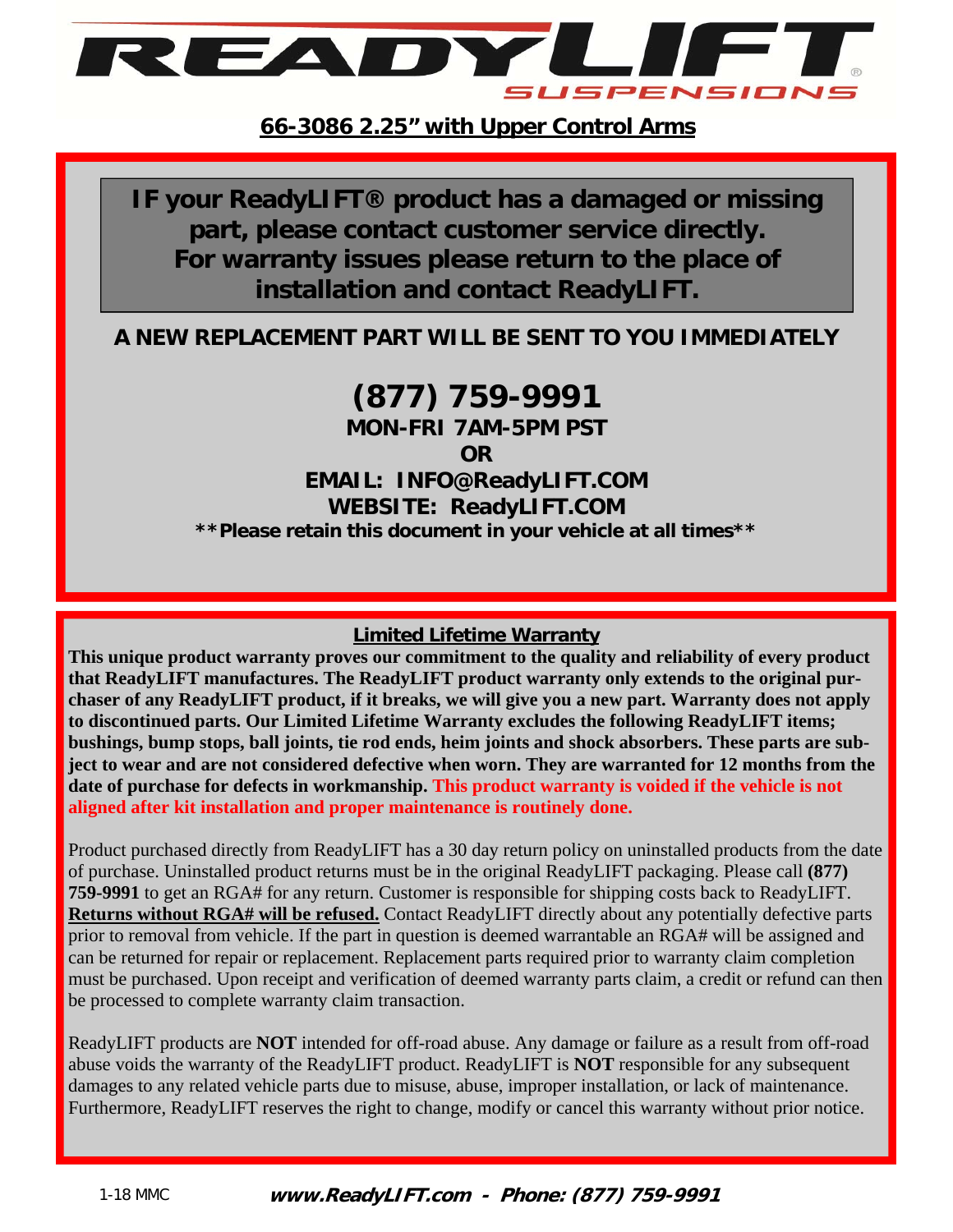

**Please read Instructions thoroughly and completely before beginning installation**. **Installation by a certified professional mechanic is highly recommended.** 

#### **ReadyLIFT® Suspension is NOT responsible for any damage or failure resulting from improper installation.**

**Safety Warning:** Suspension systems or components that enhance the on and off-road performance of your vehicle may cause it to handle differently than it did from the factory. Extreme care must be used to prevent loss of control or vehicle rollover during abrupt maneuvers. Always operate your vehicle at reduced speeds to ensure your ability to control your vehicle under all driving conditions. Failure to drive safely may result in serious injury or death to driver and passengers. Driver and passengers must ALWAYS wear your seat belts, avoid quick sharp turns and other sudden maneuvers. ReadyLIFT Suspension does not recommend the combined use of suspension lifts, body lifts, or other lifting devices. You should never operate your vehicle under the influence of alcohol or drugs. Constant maintenance is required to keep your vehicle safe. Thoroughly inspect your vehicle before and after every off-road use. It is the responsibility of the retailer and/or the installer to review all state and local laws, with the end user of this product, related to bumper height laws and the lifting of their vehicle before the purchase and installation of any Ready-LIFT® products. It is the responsibility of the driver/s to check their surrounding area for obstructions, people, and animals before moving the vehicle. All raised vehicles have increased blind spots; damage, injury and/or death can occur if these instructions are not followed.

**Installation Warning:** All steps and procedures described in these instructions were performed while the vehicle was properly supported on a two post vehicle lift with safety jacks. Use caution during all disassembly and assembly steps to insure suspension components are not over extended causing damage to any vehicle components and parts included in this kit. Included instructions are guidelines only for recommended procedures and are not meant to be definitive. Installer is responsible to insure a safe and controllable vehicle after performing modifications. ReadyLIFT Suspension recommends the use of an OE Service Manual for model/year of vehicle when disassembly and assembly of factory and related components. Unless otherwise specified, tighten all bolts and fasteners to standard torque specifications listed within the OE Service Manual.

Suspension components that use rubber or urethane bushings should be tightened with the vehicle at normal ride height. This will prevent premature wear or failure of the bushing and maintain ride comfort. Larger tire and wheel combinations may increase leverage on suspension, steering, and related components. Due to payload options and initial ride height variances, the amount of lift is a base figure. Final ride height dimensions may vary in accordance to original vehicle ride height. Always measure the vehicle ride height prior to beginning installation.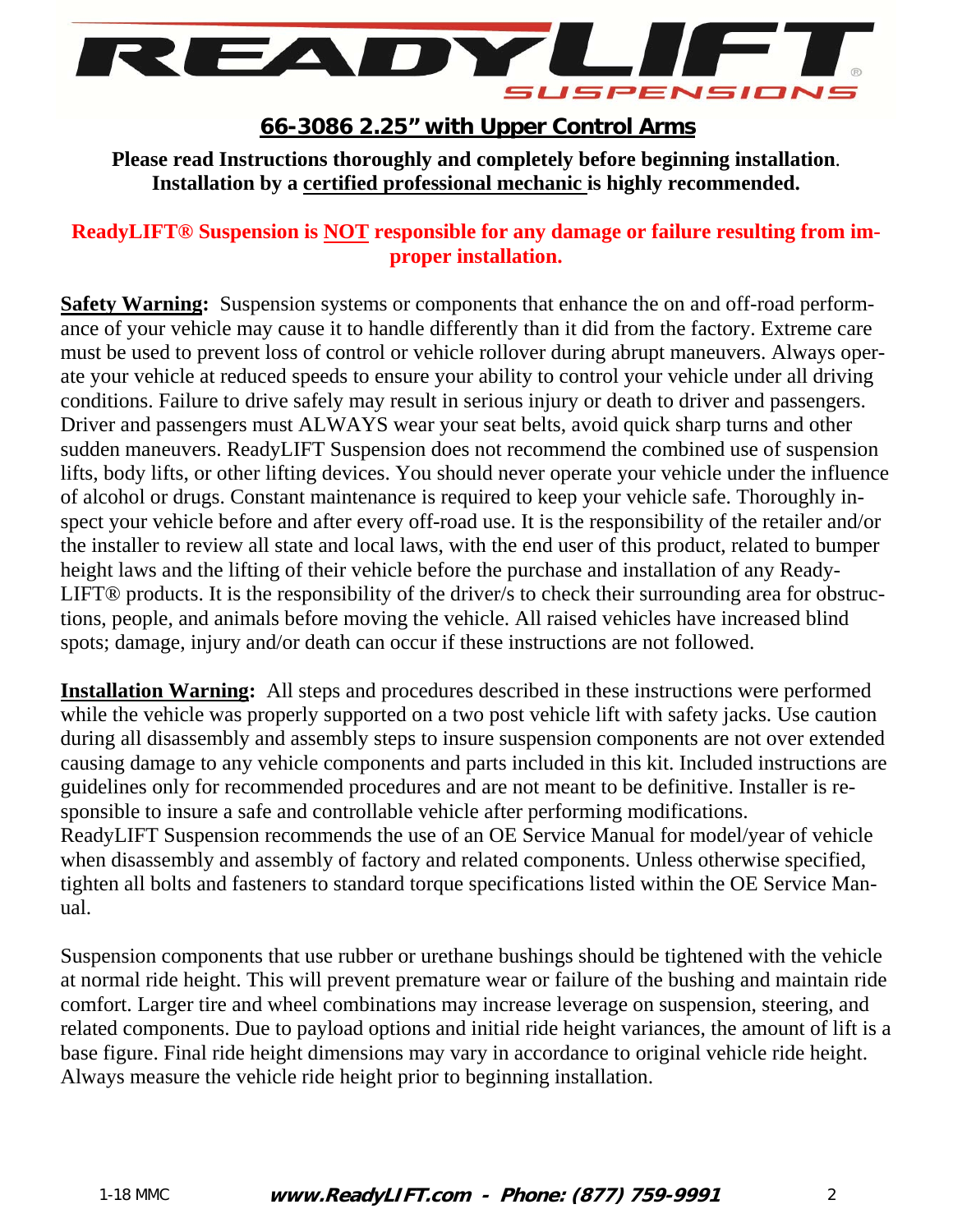

This suspension system was developed using a  $33 \times 11.5$  tire with  $20'' \times 9''$  wheel and a offset of  $+12$ . If wider tires are used, offset wheels may be necessary and trimming may be required. Factory wheels can be used but are not recommended with tires over 11" wide. The stock spare rim can be run in an emergency. Please note that if running the spare factory tire, it is done for short distances and a speed not to exceed 45mph or damage to differentials may occur due to tire height differences.

# **IMPORTANT NOTE:**

Stock measurements of the vehicle cannot exceed 22" when measured from the center of the front wheel to the fender lip edge above.

If the vehicle measurements exceed 22", adding this product can over lift the vehicle and can cause failure of parts.

Some stock wheels may need the use of 1/2" wheel spacers (ReadyLIFT part #15-3485) for clearances on upper control arm.

## **VEHICLE HEIGHT MEASURMENTS**

**When measured from the center of the wheel to the fender lip edge above. If your stock measurements exceed the before measurements, stop and verify that nothing else has been done to the vehicle to modify the stock suspension.** 

|       | Driver Before   Driver After   Pass. Before |     | Pass. After |
|-------|---------------------------------------------|-----|-------------|
| Front | 22"                                         | 22" |             |
| Rear  | 24                                          | 24  |             |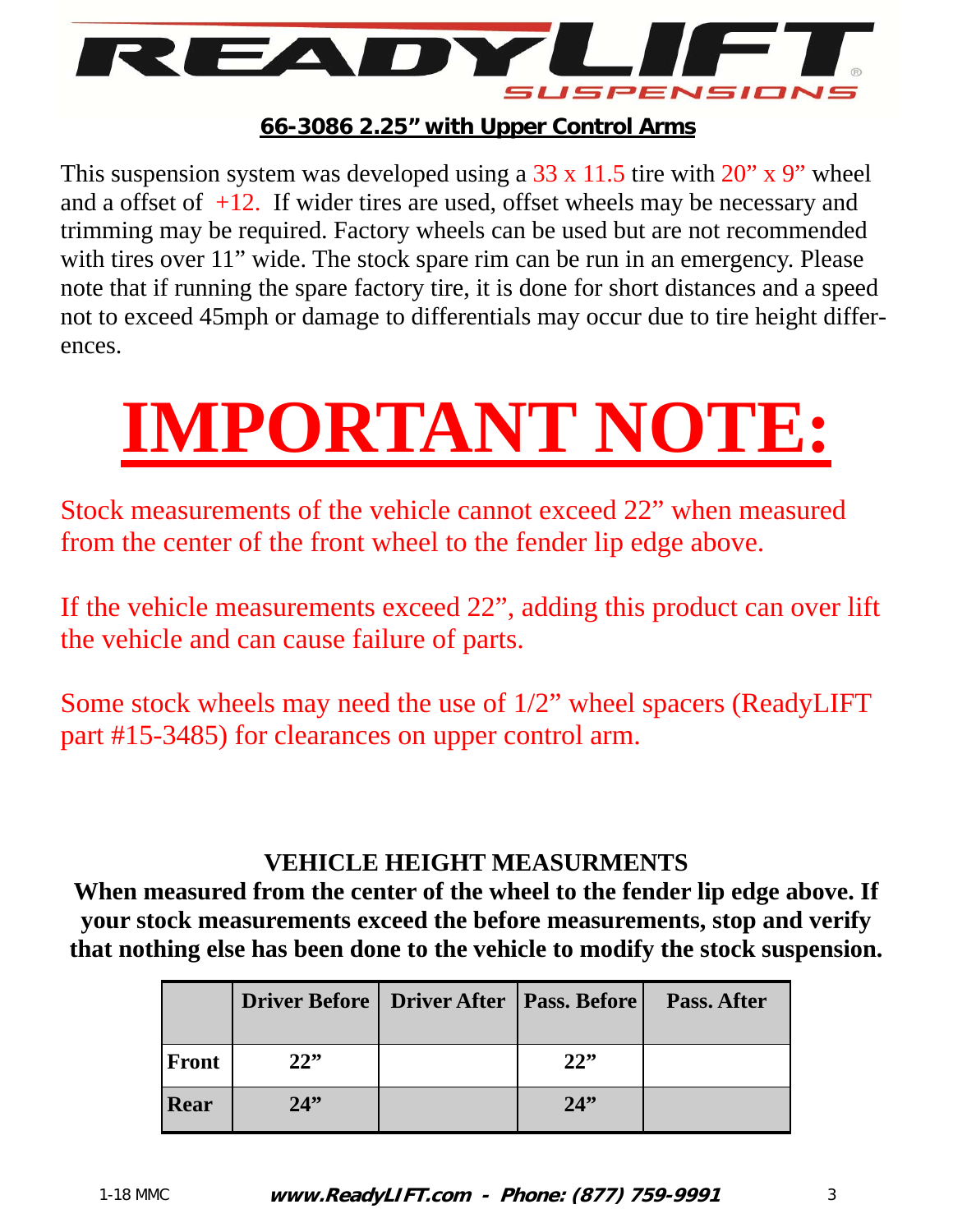

#### **BILL OF MATERIALS**

| <b>Description</b>        | OTY |
|---------------------------|-----|
| <b>Upper Control Arms</b> |     |
| <b>Top Strut Spacer</b>   |     |
| <b>Lower Strut Spacer</b> |     |
| <b>M10 Flange Nut</b>     |     |

There are 3 different types of stock front suspension control arms. You will see different variations throughout these instructions. There are aluminum, cast steel and stamped steel. This particular kit will only fit the aluminum and stamped steel versions of the stock suspension.

## **Safety Warning**

#### *Before you start installation:*

ReadyLIFT Suspension highly recommends that the installation of this product be performed by a professional mechanic with experience working on and installing suspension products. Professional knowledge and skill will typically yield the best installation results. If you need an installer in your area, please contact ReadyLIFT Suspension customer service to find one of our "Pro-Grade" Dealers.

#### **INSTALLATION BY A PROFESSIONAL IS HIGHLY RECOMMENDED.**

- A Factory Service Manual for your specific Year / Make / Model is highly recommended for reference during installation.
- All lifted vehicles may require additional driveline modifications and / or balancing.
- A vehicle alignment will need to be performed after installation of this product.
- Speedometer / Computer recalibration is required if changing +/- 10% from factory tire diameter.
- Use of a Vehicle Hoist will greatly reduce installation time.
- Vehicle must be in excellent operating condition. Repair or replace any and all worn or damaged components prior to installation.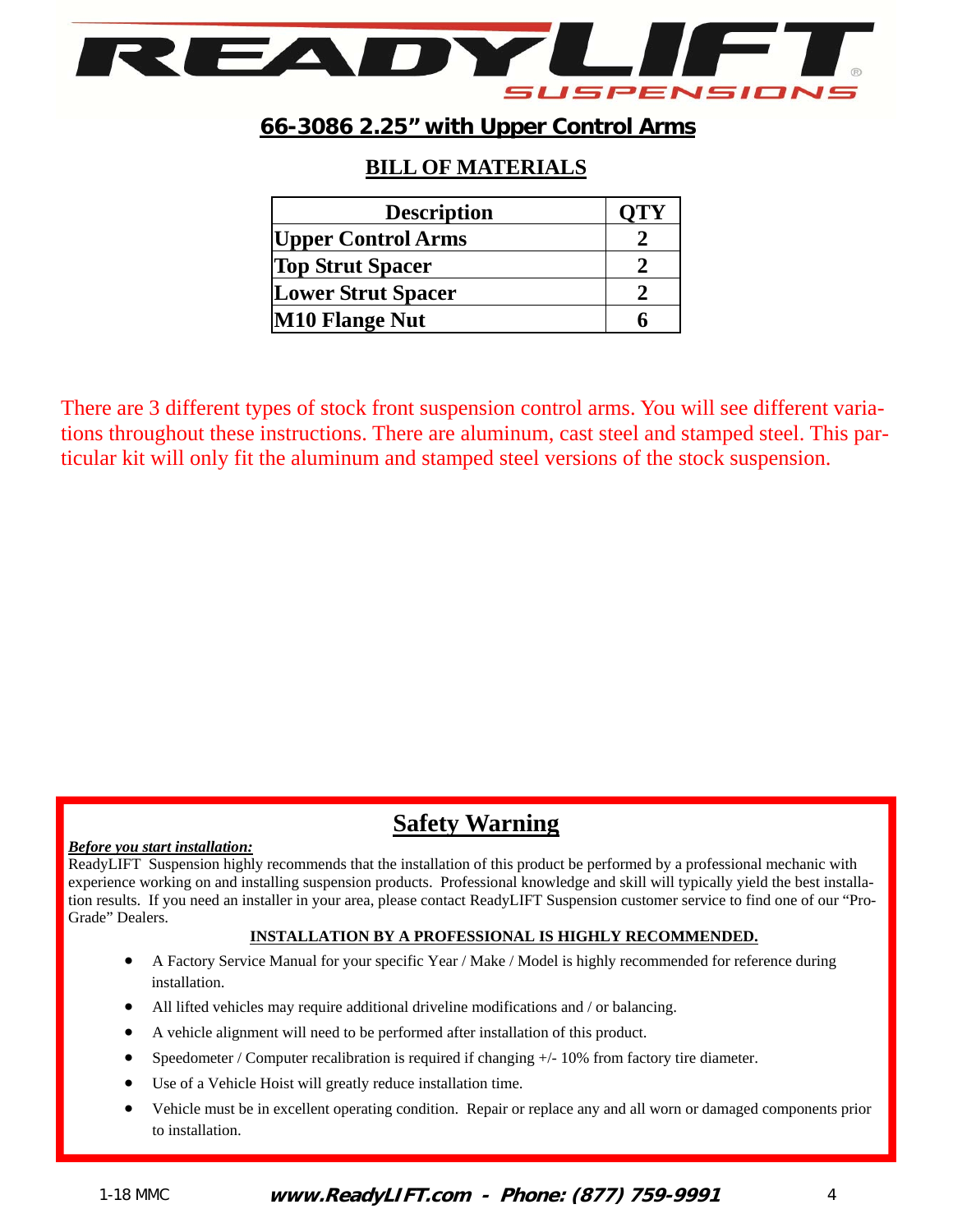

Park vehicle on a clean flat surface and block the rear wheels for safety. Engage the parking brake. Disconnect the vehicle power source at the ground terminal on the battery.

Raise the front of the vehicle and support with jack stands at each frame rail behind the lower control arms.

Remove the front wheels. Remove the front splash guard/skid plate.

Remove the ABS from the upper control arm clip and frame rail. Disconnect the electrical connecter and move wire out of the way.

Remove the brake line bracket from the upper control arm and frame rail.





Remove the sway bar end links from the sway bar and lower control arm.

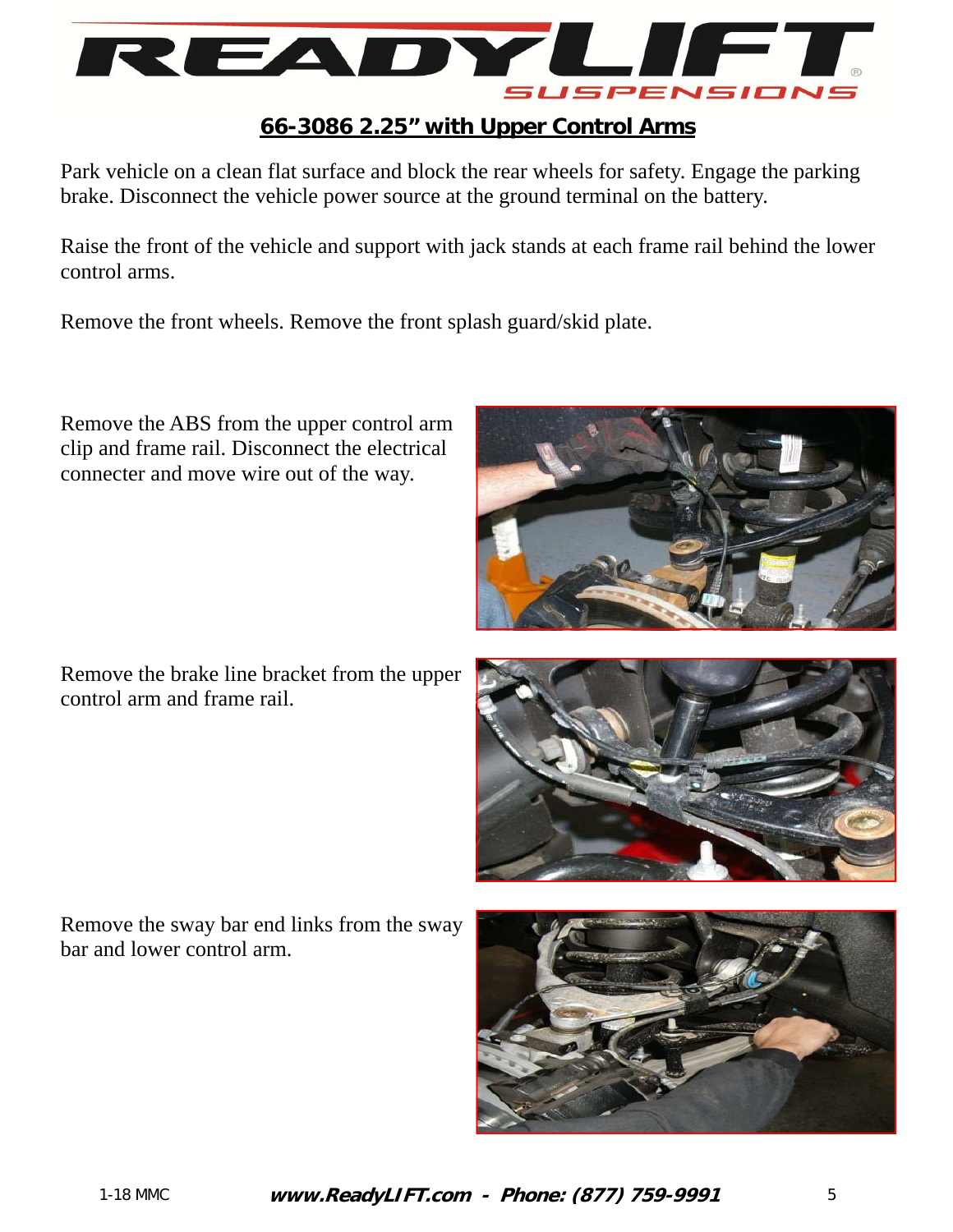

Position a jack under the lower control arm for support. 4wd only: Remove the axle nut at the hub bearing. This is to keep the CV axle from being over extended when lowering the control arm in a later step. You may have to remove a axle nut cover to access this nut. Remove the upper ball joint nut from the knuckle. 2wd can use a socket, 4wd will require a wrench.

Strike the upper ball joint boss to release the taper.





Remove the lower strut from the lower control arm.



Remove the upper strut mount at the frame.

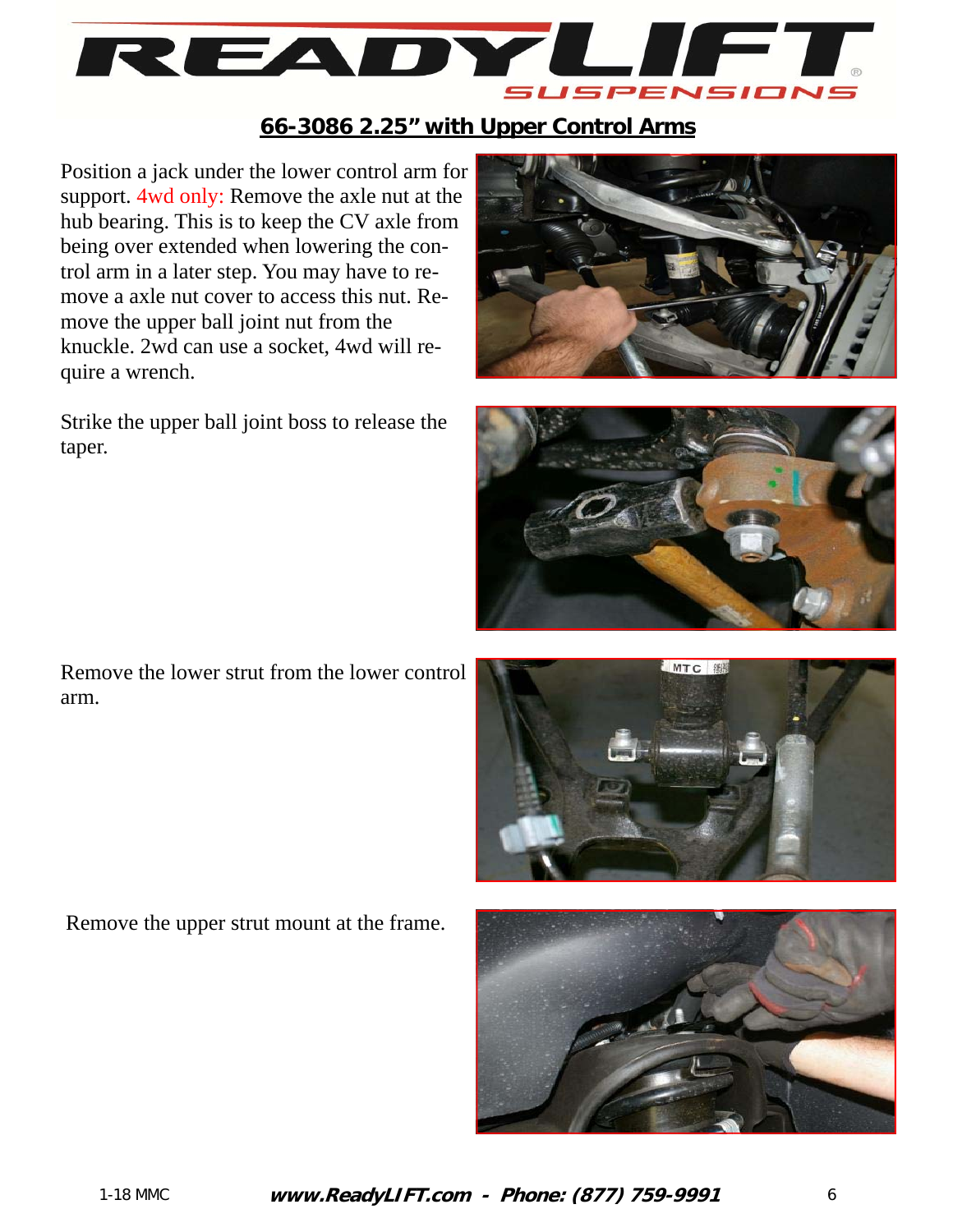

Loosen but do not remove the lower control arm at the frame. Lower the control arm down enough to remove the strut from the vehicle. Be careful not to over stretch the brake lines.



Remove the upper control arms. Make sure to note the orientation of the alignment cams for re-installation later.



Install the appropriate side ReadyLIFT upper control arms into the frame using the previously removed cam bolts and cams. (New design control arms do not have Zerk fittings and do not require grease) Do not tighten at this time.

Install the ReadyLIFT upper strut spacer onto the strut. Rotate the bolt pattern until the spacer lines up.



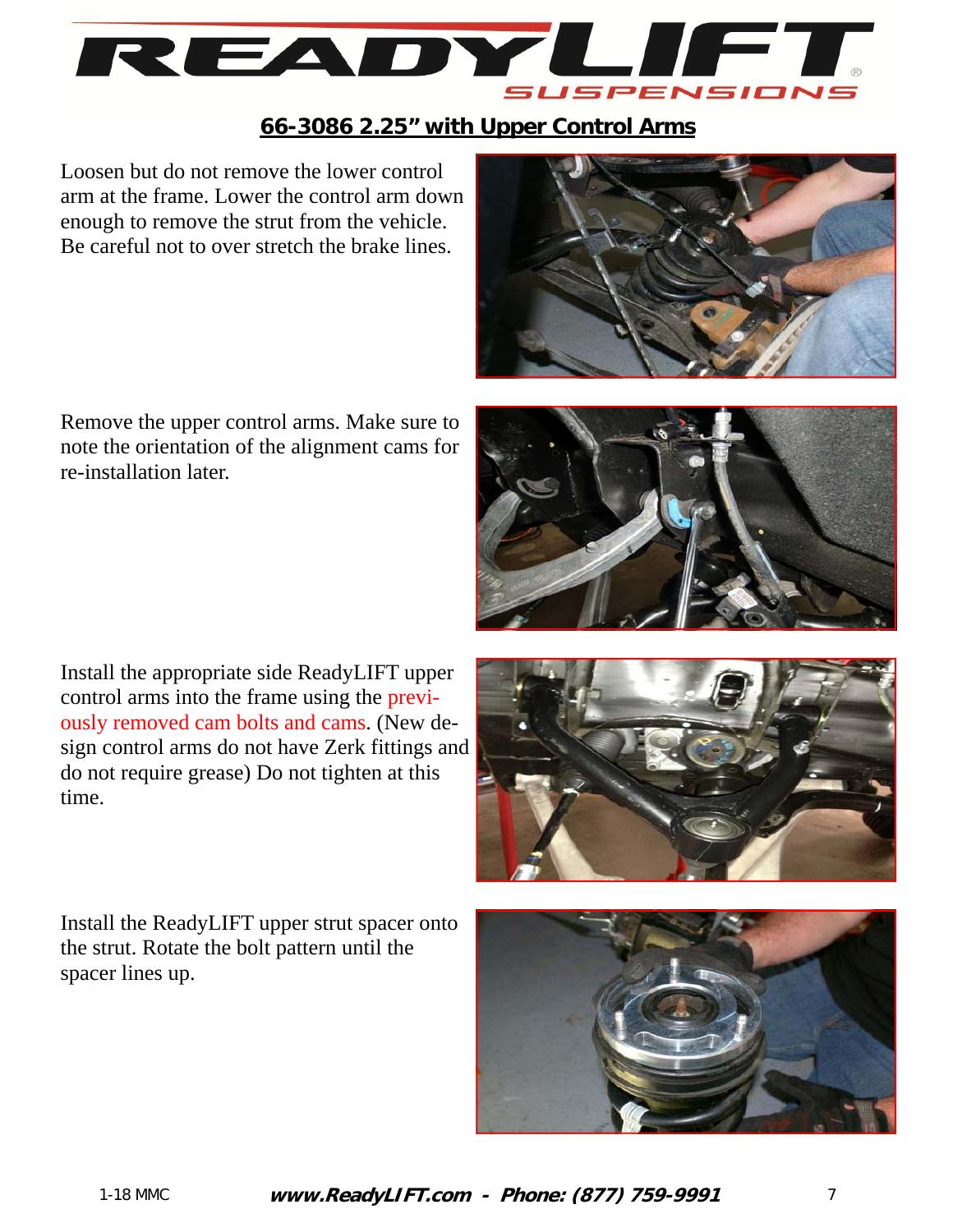

Install the completed strut assembly into the vehicle using the provided M10 flange nuts. Do not tighten at this time.



Raise the lower control arm and install the ReadyLIFT lower strut extension using the factory hardware. Torque to 45 ft-lbs.

Install the sway bar end links and factory hardware. Do not tighten at this time.





Attach the upper ball joint to the knuckle using the provided hardware (4wd guide the CV axle through the hub bearing while installing the upper ball joint). Torque to 85 ft-lbs. DO NOT use an impact.

4wd only: Install the CV axle to the hub bearing using the factory hardware. Torque to 200 ft-lbs. Re-install axle nut cover by tapping into place with a mallet on the outer edge.

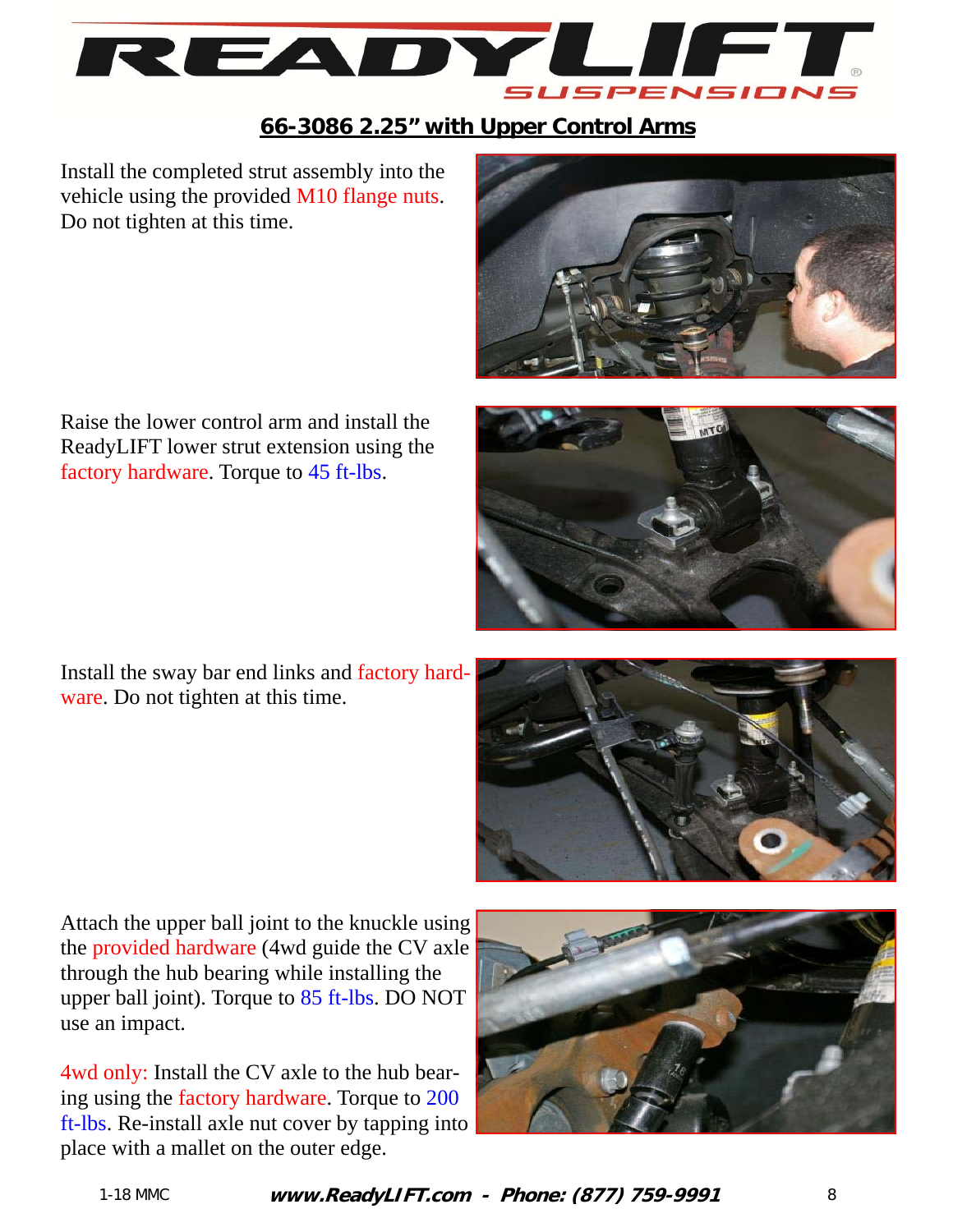

Install the brake line brackets to the upper control arm using the provided hardware and to the frame rail using the factory hardware. Torque to 5 ft-lbs. Attach the ABS wire to the brake line bracket using the factory clip.



Attach the ABS wire to the frame rail with the factory clip. Re-connect the electrical connector.



Install the wheels. Remove the jack stands and lower the vehicle to the ground. Torque the lug nuts to the wheel manufacturer specs. Jounce the vehicle a few times to get the suspension to settle to the new ride height. Torque the lower control arms to 150 ft-lbs, the upper control arms to 120 ft-lbs (final torque to be set by the alignment tech), the sway bar end links and lower strut hardware to 45 ft-lbs, and upper strut hardware to 35 ft-lbs. Re-install the splash guard using the factory hardware. Torque to 5 ft-lbs.

Have the alignment set by a reputable shop using the provided alignment specs on the last page of the instruction booklet.